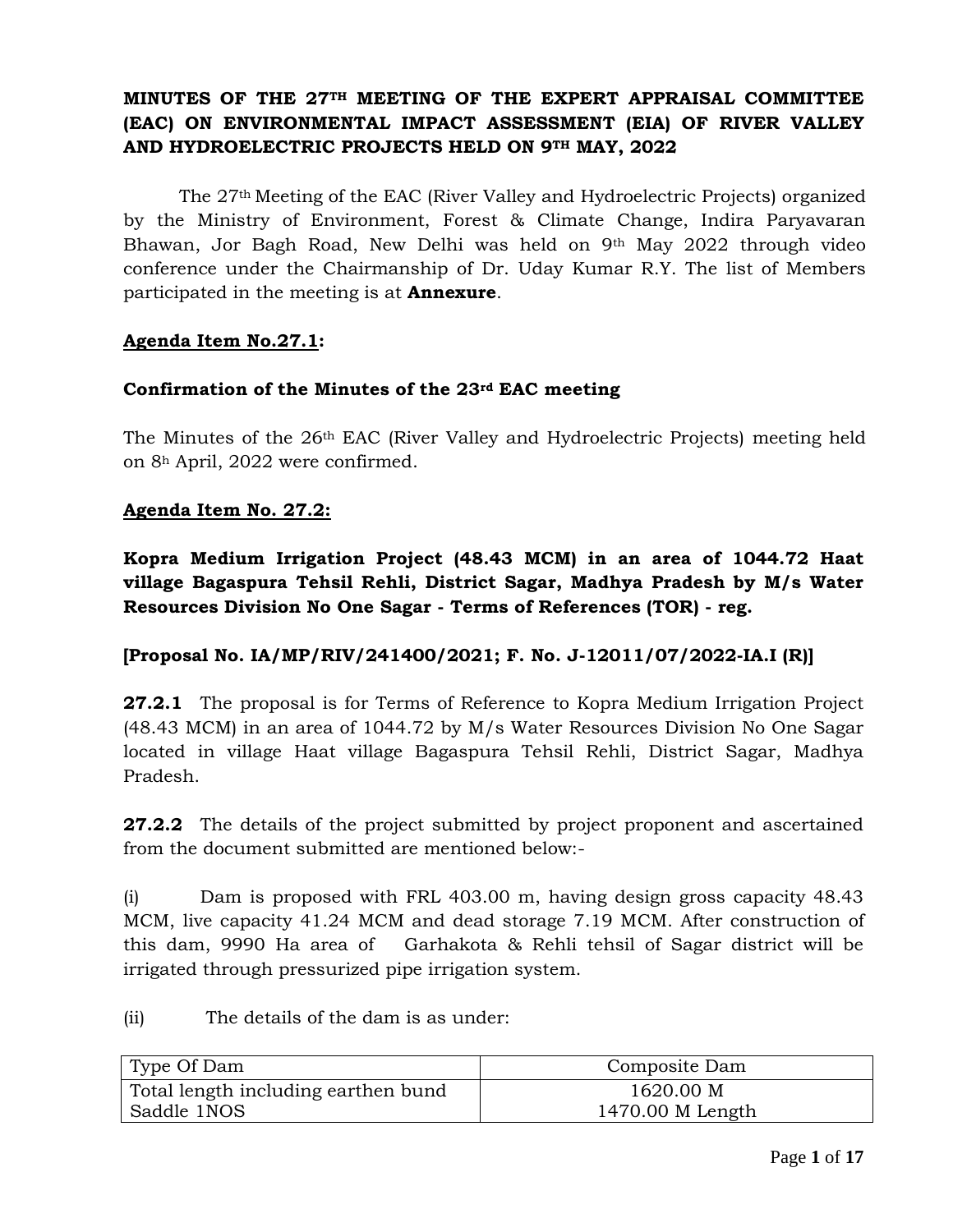| Length of Spillway | 82.50 M                |
|--------------------|------------------------|
| Height             | 23.81 M                |
| No. of openings    | 5 (1 Stand by Total 6) |
| Size Of Gates      | 11M X6.00 M            |
| Crest Level        | 397.00 M               |
| Thickness of Peir  | 2.75 M                 |

(iii) There is 272.00 ha. forest land coming under submergence and 15.00 lakhs/Ha. cost is taken for compensation and catchment area treatment plan.

(iv) The scheme will irrigate the area of wheat Ord.- 3100 ha, gram ord – 6890 ha. Total Rabi of 9990 ha and so annual irrigation as 9990 ha with irrigation intensity as 100 %. The project has been designed for piped canal system up to 1.00 ha area and 85% efficiencies have been adopted.

(v) The dam is proposed on Kopra River near village Kopra which is a tributary of Sonar River. No historical flood data or flood damage has been observed in last 30 years. Peak flood at dam site for 100 years frequency comes out as 1597.69 Cumecs which is under safe carrying capacity of the river.

(vi) There is no power generation in this project.

(vii) Total cost of the project works out to Rs. 29238 Lakhs.

(viii) The project details as informed is mentioned as under:

|   | Location                      |                         |  |
|---|-------------------------------|-------------------------|--|
|   |                               |                         |  |
|   | River                         | Kopra                   |  |
|   | River Sub Basin               | Ken                     |  |
|   | River Basin                   | Yamuna                  |  |
|   | Tribal/ Non Tribal            | Non Tribal              |  |
|   | Distance From                 | 60 Km From Sagar        |  |
|   | Probable Estimated Cost       | 292.37 Crore            |  |
|   | Irrigation Proposed           | 9990 Ha                 |  |
|   | Cost Per Hectare              | 2.93 Lakh               |  |
|   |                               |                         |  |
| П | Hydrology                     |                         |  |
|   |                               |                         |  |
|   | Catchment Area                | 231.80 Sq.km            |  |
|   | Maximum Flood Discharge (SPF) | 1597.69 Cumecs          |  |
|   | 75% Dependable Yield          | 52.00 Mcum              |  |
|   |                               | Intercepted yield 9.011 |  |
|   |                               | Net Yield 42.989 Mcm    |  |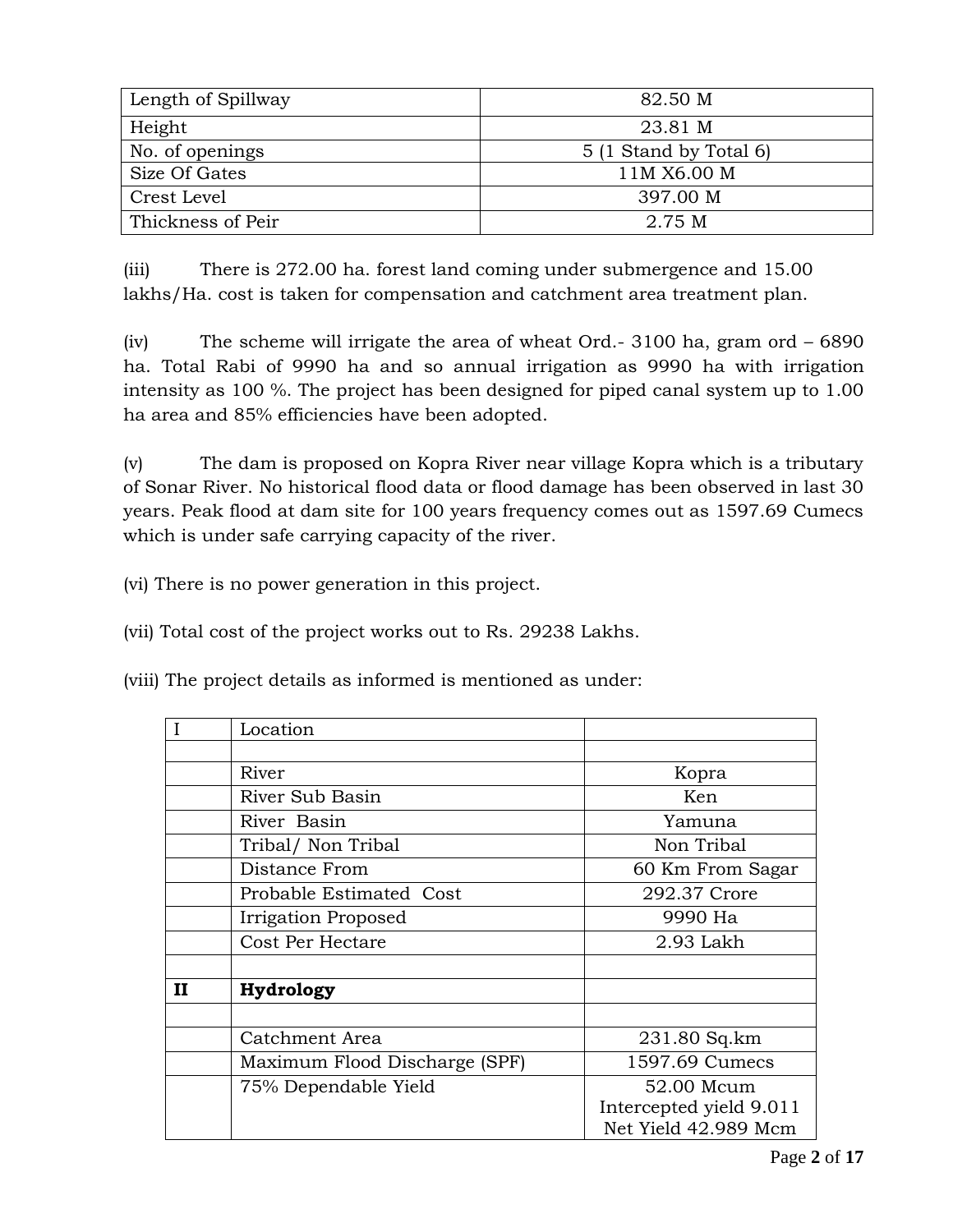|              | Proposed Design Flood                    | As per Norms                                     |  |
|--------------|------------------------------------------|--------------------------------------------------|--|
|              |                                          |                                                  |  |
| III          | <b>Reservoir Data</b>                    |                                                  |  |
|              |                                          |                                                  |  |
|              | Gross Storage                            | 48.43 Mcum                                       |  |
|              | Live storage                             | 41.24 Mcum                                       |  |
|              | Dead Storage                             | 7.19 Mcum                                        |  |
|              | Gross Area of Submergence at F.R.L       | 1044.52Ha                                        |  |
|              | Private Land                             | 712.62 Ha                                        |  |
|              | Government Land                          | 59.90 Ha.                                        |  |
|              | Forest Land                              | 272.00Ha.                                        |  |
|              | No. of Village Submerged                 | 1 No. fully & 12 Nos<br>Only partial Land        |  |
|              |                                          |                                                  |  |
| IV           | Dam Data                                 |                                                  |  |
|              |                                          |                                                  |  |
|              | Type Of Dam                              | Composite Dam                                    |  |
|              | Total length including earthen bund      | 1620.00 M                                        |  |
|              | Saddle 1NOS<br>Length of Spillway        | 1470.00 M Length<br>82.50 M                      |  |
|              |                                          |                                                  |  |
|              | Height                                   | 23.81 M<br>5 (1 Stand by Total 6)<br>11M X6.00 M |  |
|              | No. of openings<br>Size Of Gates         |                                                  |  |
|              | Crest Level                              | 397.00 M                                         |  |
|              | Thickness of Peir                        | 2.75 M                                           |  |
|              |                                          |                                                  |  |
| $\mathbf{v}$ | <b>Control Level</b>                     |                                                  |  |
|              |                                          |                                                  |  |
|              | Top Level of Dam (TBL)                   | 406.80 M                                         |  |
|              | Top Level of Dam Gates                   | 403.00 M                                         |  |
|              | Creast Level                             | 397.00 M                                         |  |
|              |                                          |                                                  |  |
| VI           | Canal                                    |                                                  |  |
|              | Lenth of Rising Main (RM-1/RM-2)         | 7000 M/500M                                      |  |
|              |                                          |                                                  |  |
|              | Max. Dia of Rising Main (RM-1/RM-2)      | 1.0M/1.3 M                                       |  |
|              | Length of Gravity Main (GM-1/GM-2)       | 7000M/13500M                                     |  |
|              | Max. Dia of Gravity Main (GM-1/GM-<br>2) | 1.10M/1.4 M                                      |  |
|              | Power Required.                          | 1.98 MW                                          |  |
| VII          | Area Proposed Under Irrigatioin          | 9990 Ha.                                         |  |
|              | Annual Irrigation                        | 9990 Ha.                                         |  |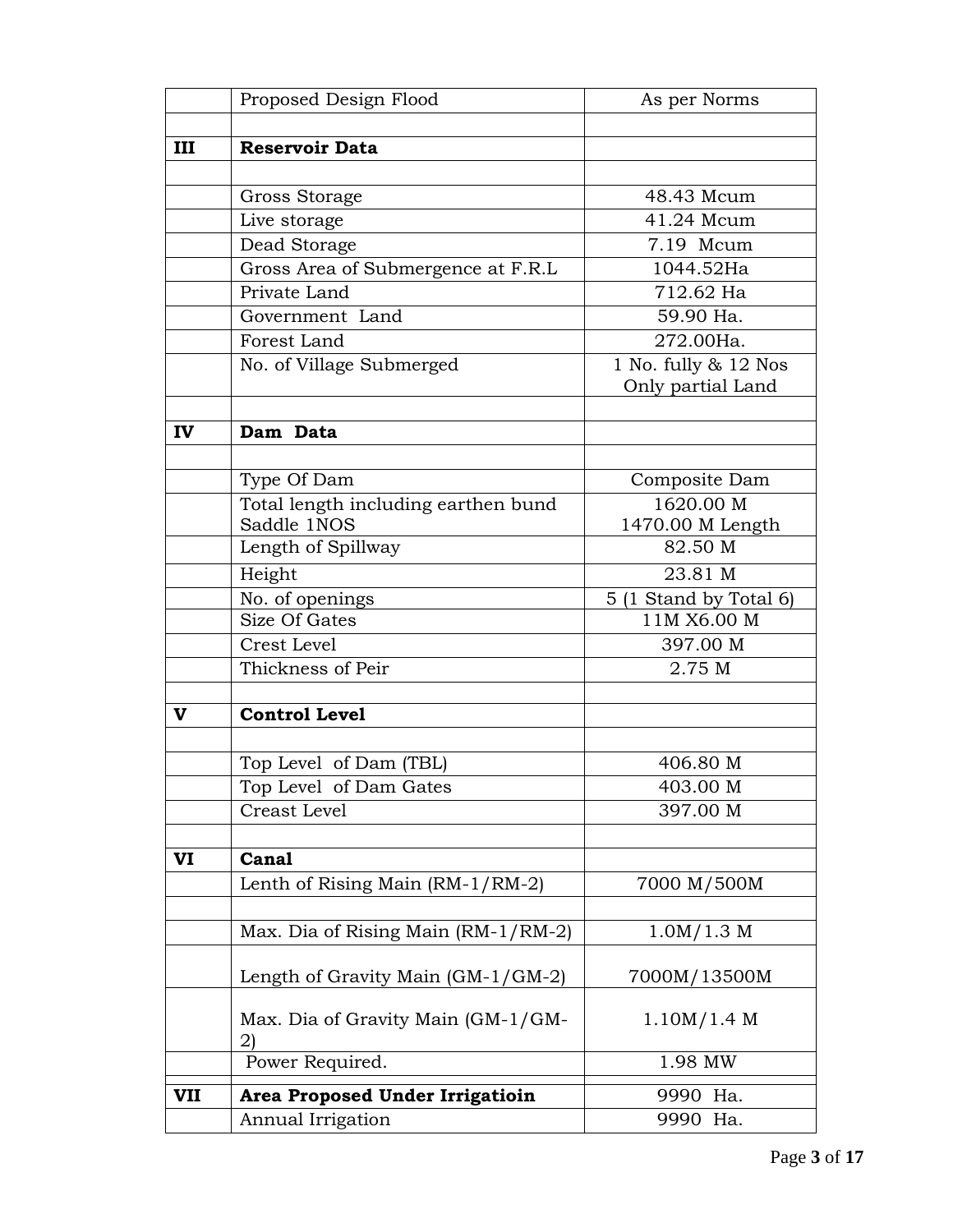|            | Crop Kharif                               | Nil          |  |
|------------|-------------------------------------------|--------------|--|
|            | Crop Rabi                                 | 9990 Ha.     |  |
|            | Crop Perennial                            |              |  |
|            | Total                                     | 9990 Ha.     |  |
|            |                                           |              |  |
| <b>VII</b> | <b>Financial Aspects (Estimated Cost)</b> |              |  |
|            | Unit -I Head Works                        | 191.36 crore |  |
|            | Unit -II Canal                            | 101.01 crore |  |
|            | Total                                     | 292.37 crore |  |

**27.2.3** The EAC during deliberations noted the following:

The proposal is for Terms of Reference to Kopra Medium Irrigation Project(48.43 MCM) in an area of 1044.72 by M/s Water Resources Division No One Sagar located in village Haat village Bagaspura Tehsil Rehli, District Sagar, Madhya Pradesh.

The project proponent and their consultant was not well prepared and was not able to give proper reply to the EAC. The project proponent has not done study on alternate site analysis, impact on forest and wildlife, cost-benefit study and various preliminary studies which is required to support the proposed project.

**27.2.4** The EAC after detailed deliberation on the information submitted and as presented during the meeting expressed the opinion that following are the deficiencies which required for further consideration of the project. It was desired that PP may submit the below mentioned information:

- (i) Report on alternate site analysis.
- (ii) Report on impact of proposed project on forest and wildlife.
- (iii) Report on impact and benefits of the proposed project.
- (IV) Project PFR should be revised as per format prescribed in Office Memorandum No. J-11013/41/2006–IA.II (I) dated 30.12.2010.

The proposal was therefore **deferred** on the above lines.

## **Agenda Item No. 27.3:**

**Bhavali Pumped Storage Project (1500 MW / 11017 MWH) in an area of 256.16 ha, Village Jamunde (Tehsil Igatpuri) of district Nashik and Kalbhonde(Tehsil Shahpur) of District Thane by M/s JSW Energy PSP Two Limited - Terms of References (TOR) – reg.**

**[Proposal No. IA/MH/RIV/265129/2022; F. No. J-12011/08/2022-IA.I(R)]**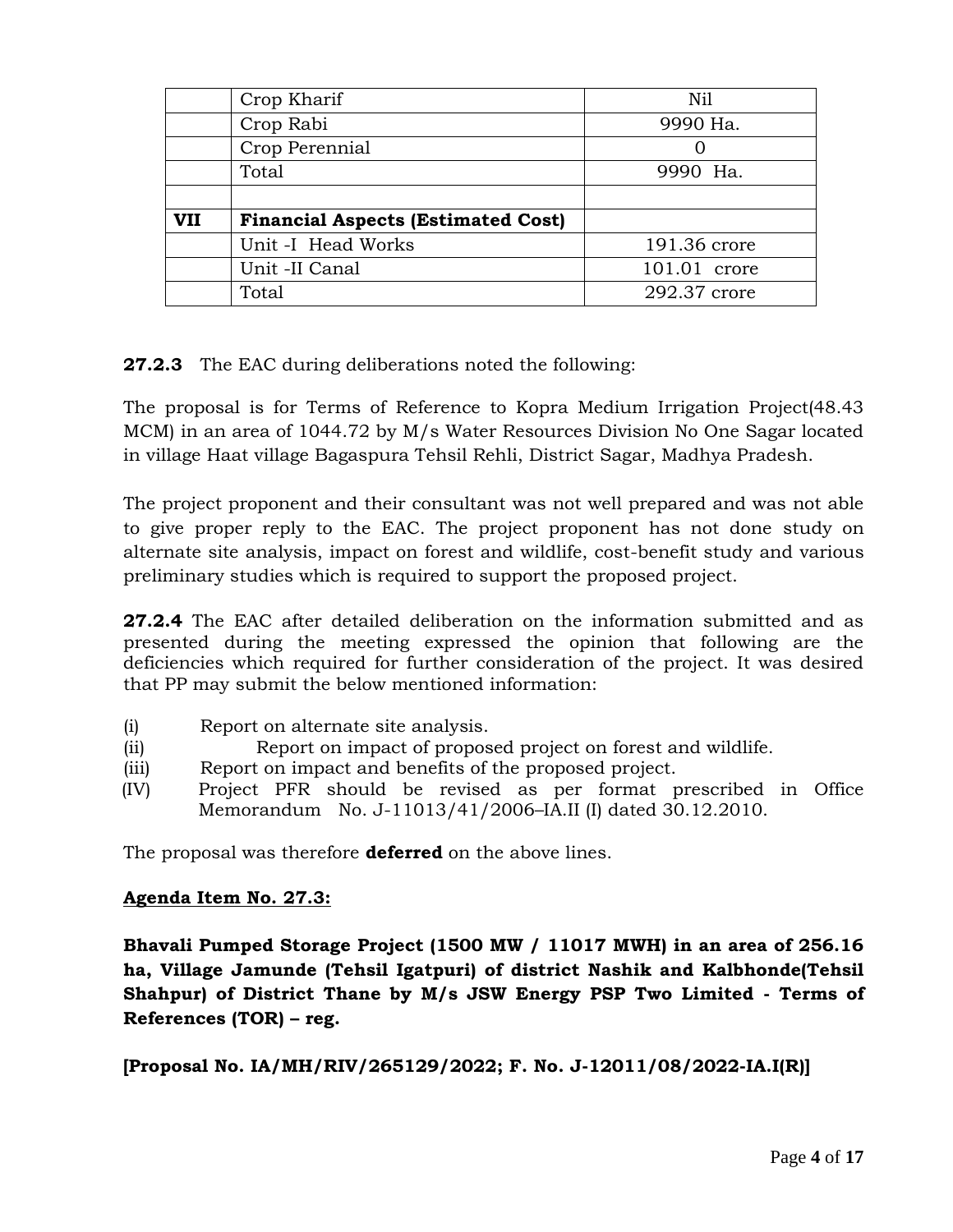**27.3.1** The proposal is for Terms of Reference to Bhavali Pumped Storage Project (1500 MW / 11017 MWH) in an area of 256.16 ha by M/s JSW Energy PSP Two Limited Village Jamunde and Kalbhonde, Tehsil Igatpuri and Shahpur, District Nashik and Thane (Maharashtra).

**27.3.2** The details of the project submitted by project proponent and ascertained from the document submitted are mentioned below:-

(i) The Bhavali Pumped Storage project, conceived to have an installed capacity 1500 MW / 11017 MWH with 7.34 hours" storage capacity for peak power generation shall be located in District Nashik and Thane, Maharashtra. It will encompass an upper and a lower reservoir, to be located in natural depressions near ridge separating the two districts.

(ii)The MOU for setting up of the proposed Bhavali Pumped Storage Project (1500MW), a self-identified, green field project by M/sJSW Energy PSP TwoLtd., has been made on 14th day of September,2021, between Government of Maharashtra and M/s JSW Neo Energy Ltd.

(iii)The upper reservoir with gross and dead storage of 16.42 MCM and 6.51 MCM, proposed to be located in village Jamunde, Tehsil Igatpuri, District Nashik, shall be created by constructing 1035m long rockfill dam with maximum height of 48m from NSL. The lower reservoir with gross and dead storage of 11.33MCM and 1.42MCM respectively, proposed to be located in village Kalbhonde, Tehsil Shahpur, District Thane, shall be created by constructing 421m long rockfill dam with maximum height of 53m from NSL. The upper and lower reservoir are proposed with a live storage of 9.91 MCM. The project will generate 1500 MW by utilizing a design discharge of 374.60 cumec with rated head of 447.00m. The PSP will utilize 1584 MW to pump 9.91MCM of water from lower reservoir to the upper reservoir. The scheme of operation for the project is with 7.34 hours of peak power per day and 8.46 hours for pumping back the water through TRT-reversible turbines-pressure shaft-HRT to the upper reservoir. Water will be used cyclically for energy storage and discharge.

(iv) The project shall comprise of the following structures: -

- a) 48m high (from NSL) ,1035 m long and 10m wide at top upper rock fill dam.
- b) 53m high (from NSL) ,421 m long and 10m wide at top lower rock fill dam.
- c) 43 m(L)  $x40$  m (W)  $x$  13.0 m (H) Diffuser Intake
- d) 11 m diameter,1617.45m long Horse Shoe HR Tunnel designed for 374.58 cumec.
- e) Two 7.7m diameter, 185.16m long steel lined penstocks.
- f) Six 5.5m diameter, 43m long steel lined pressure shaftf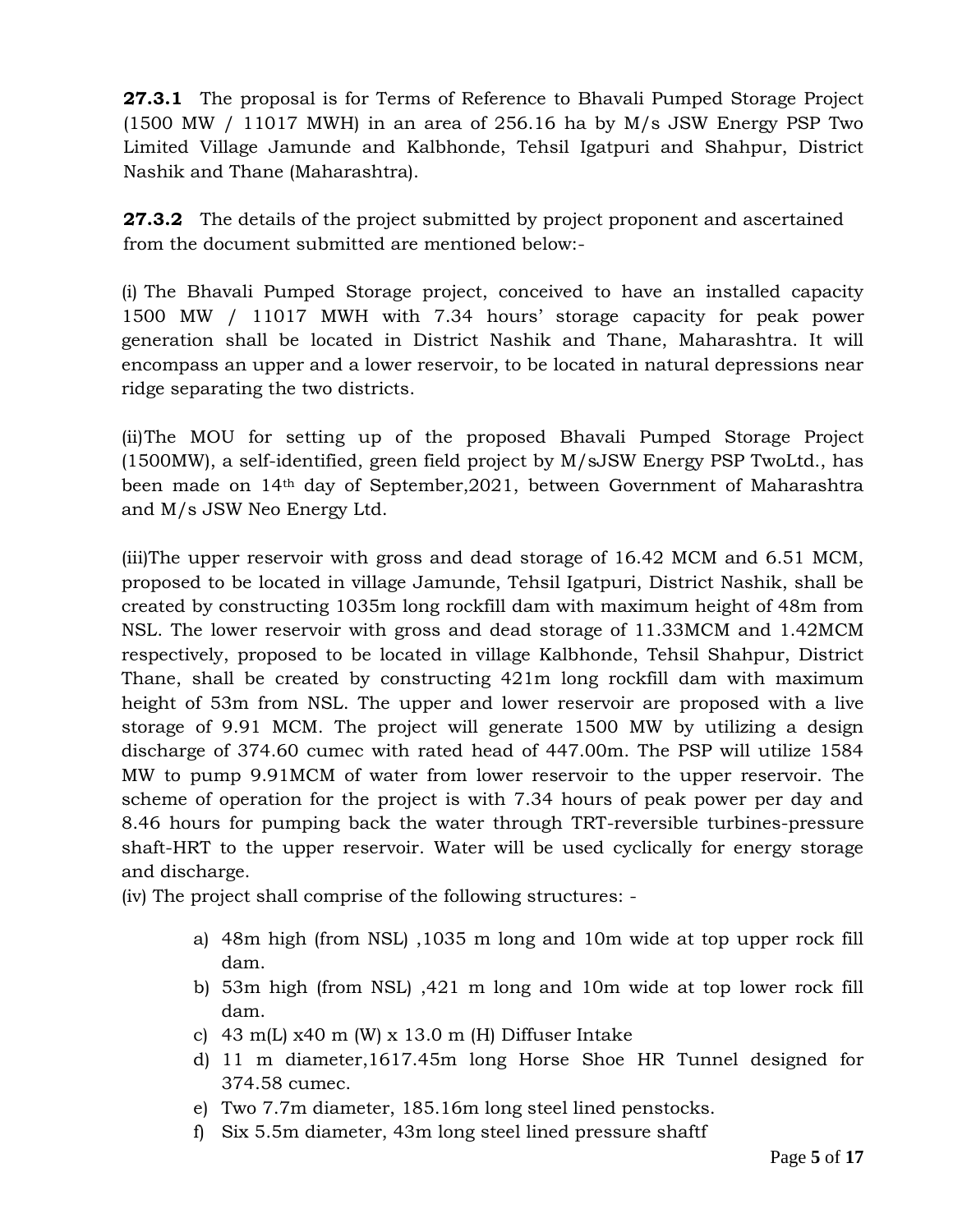- g) Underground Powerhouse 135mx18mx50m
- h) Six,5.5m diameter & 97.70m long converging into two of 7.70m diameter & 98 m long &one of 11.0m diameter & 158.615m long Horse Shoe TRT.
- i) 73 m(L) x43 m (W) x 13.0 m (H) Diffuser Type Outlet structure
- j) 6 number Francis Type(250MW), Vertical Shaft Reversible Pump Turbines
- (v) Land requirement: The total land requirement under the project for upper and lower rock fill dam, reservoir & other works, has been assessed as 256.16 ha of which private land is 43.51 ha, forest land 212.65 ha. The acquisition of the land shall be in consonance with "The Right to Fair Compensation and Transparency in Land Acquisition, Rehabilitation and Resettlement Act, 2013", (RFCTLARRA 2013).

(vi) Kalsubai Harichandra gad Wildlife Sanctuary exists within 10 km of project boundary. However, no part of the project lies within Eco-sensitive zone of the Sanctuary. As per Annexure-C of Para -2 of MoEF Notification. 5135(E), dated 3rd October, 2018, village Jamunde (Tehsil Igatpuri) of district Nashik and Kalbhonde (Tehsil Shahpur) of district Thane fall within the Western Ghats Ecologically Sensitive Area. Though, as per Annexure C of MoEF&CC Notification dated 3rd October ,2018, the project villages Jamunde and Kalbhonde fall within the ESA of Western Coast, yet as per para 3, Note-(2 (a) of the Notification, New Hydropower projects shall be allowed provided they fulfill the stipulated conditions (i) through (iii) in respect of uninterrupted ecological flow.

(vii) Project Cost: The total project cost has been estimated at Rs. 5723.30 Crore.

**27.3.3** EAC during deliberations noted the following:

The proposal is for Terms of Reference to Bhavali Pumped Storage Project (1500 MW / 11017 MWH) in an area of 256.16 ha by M/s JSW Energy PSP Two Limited Village Jamunde and Kalbhonde, Tehsil Igatpuri and Shahpur, District Nashik and Thane (Maharashtra).

The project/activity is covered under category A of item 1 (c) 'River Valley projects' of the Schedule to the Environmental Impact Assessment Notification, 2006 and requires appraisal at Central level by the sectoral EAC in the Ministry.

Project area falls under forest land and 212.65 ha of land is required for Project Construction. Diversion of forest land for non-forest purpose will be involved for construction of Bhavali Pumped Storage Project components.

The proposal was earlier considered by the EAC in its 20<sup>th</sup> meeting held on 14<sup>th</sup> December, 2021. Wherein, the EAC after detailed deliberation observed that the information submitted by PP lacks certain information which are required for further consideration of the project and deferred the project for want of certain additional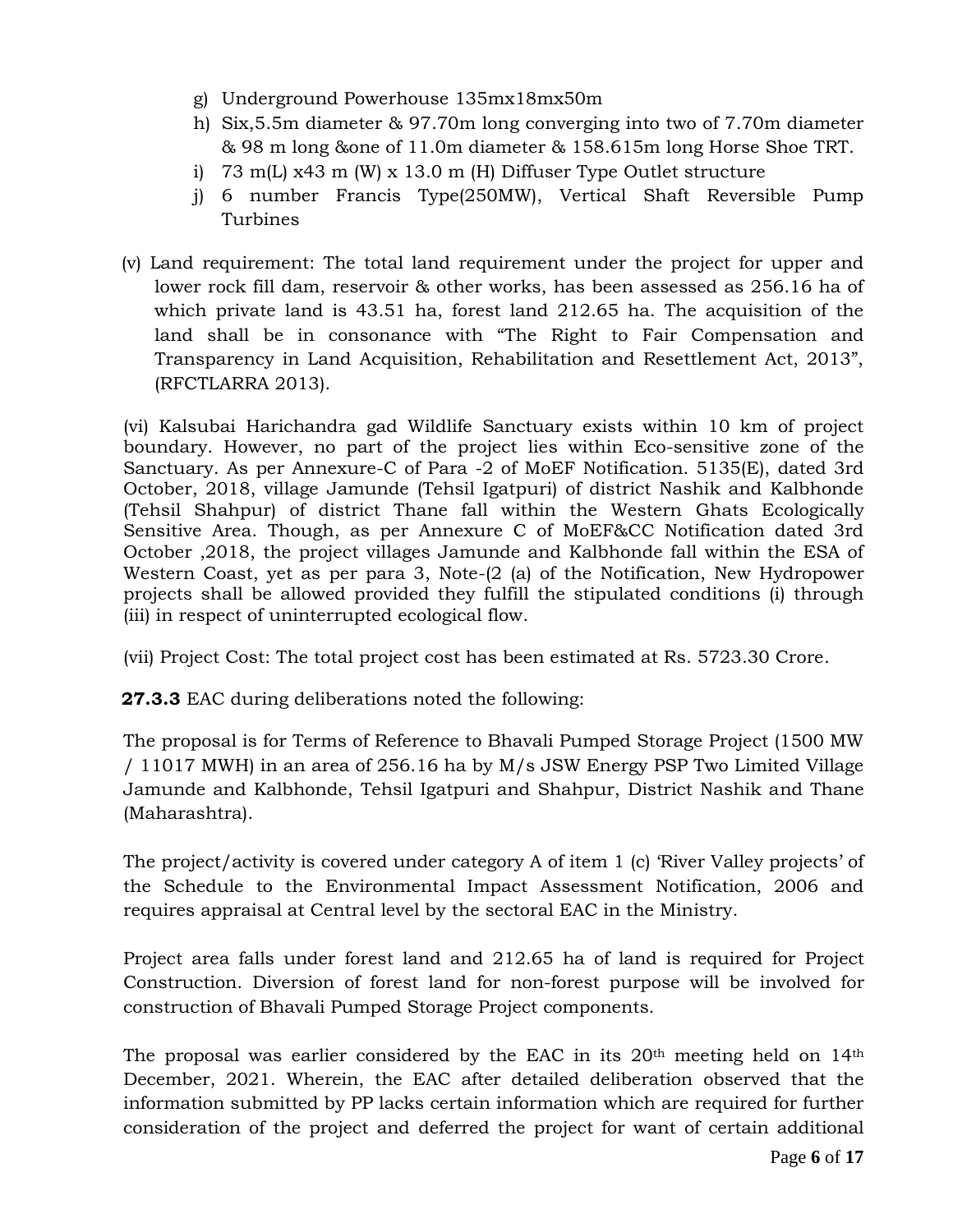information. The project proponent has now submitted a revised/ fresh proposal for terms of reference.

**27.3.4** The EAC after detailed deliberation on the information submitted and as presented during the meeting *recommended* for grant of Standard ToR for conducting EIA study for Bhavali Pumped Storage Project (1500 MW / 11017 MWH) in an area of 256.16 ha by M/s JSW Energy PSP Two Limited Village Jamunde and Kalbhonde, Tehsil Igatpuri and Shahpur, District Nashik and Thane (Maharashtra), under the provisions of EIA Notification, 2006, as amended along with the following additional/specific ToR:

## *[A] Environmental Management and Biodiversity Conservation:*

- *i. Alternative site analysis shall be carried out in terms of ecological aspects viz. loss of Forest ecosystem due to diversion of Forest land/loss of biodiversity and its impacts on productivity of the ecosystem, water availability, water uses for generation of hydro power and Ecological flows in the small stream/Nallah and Thandava and preference shall be given to minimize forest land.*
- *ii. Impact zone decided prior to base line data generation and accordingly, sampling location shall be finalized. Baseline data as mentioned in Standard ToR shall be collected for preparation of EIA/EMP report along with soil characteristics which shall be studied at minimum 10 locations. The ground water level at 10 locations shall be measured in project area in all three seasons.*
- iii. A study shall be carried out on impact of project activity on the aquatic and *terrestrial ecosystem, within project area classifying the impact zones (highly impact/low impact zone) based on seasonal variations and covering the aspects related to impacts on aquatic ecosystem/primary productivity due to quantity of water to be lifted for power generation and thermal stratification. Accordingly, Environment Management plan shall be prepared.*
- *iv. Sampling locations be located to cover villages situated near the reservoir and around boundary of forest area for collection of baseline data and data to be incorporated in EIA/EMP report.*
- *v. Identify the sand mining/quarrying sites in submergence area and downstream of reservoir.*
- *vi.* Certificate and certified map from Chief Wildlife Warden shall be submitted *mentioning that project boundary is located outside the Eco- sensitive Zone (ESZ) / Wild Life Sanctuary and no Tiger/elephant corridor/Critically polluted area falls within 10 km of Project site.*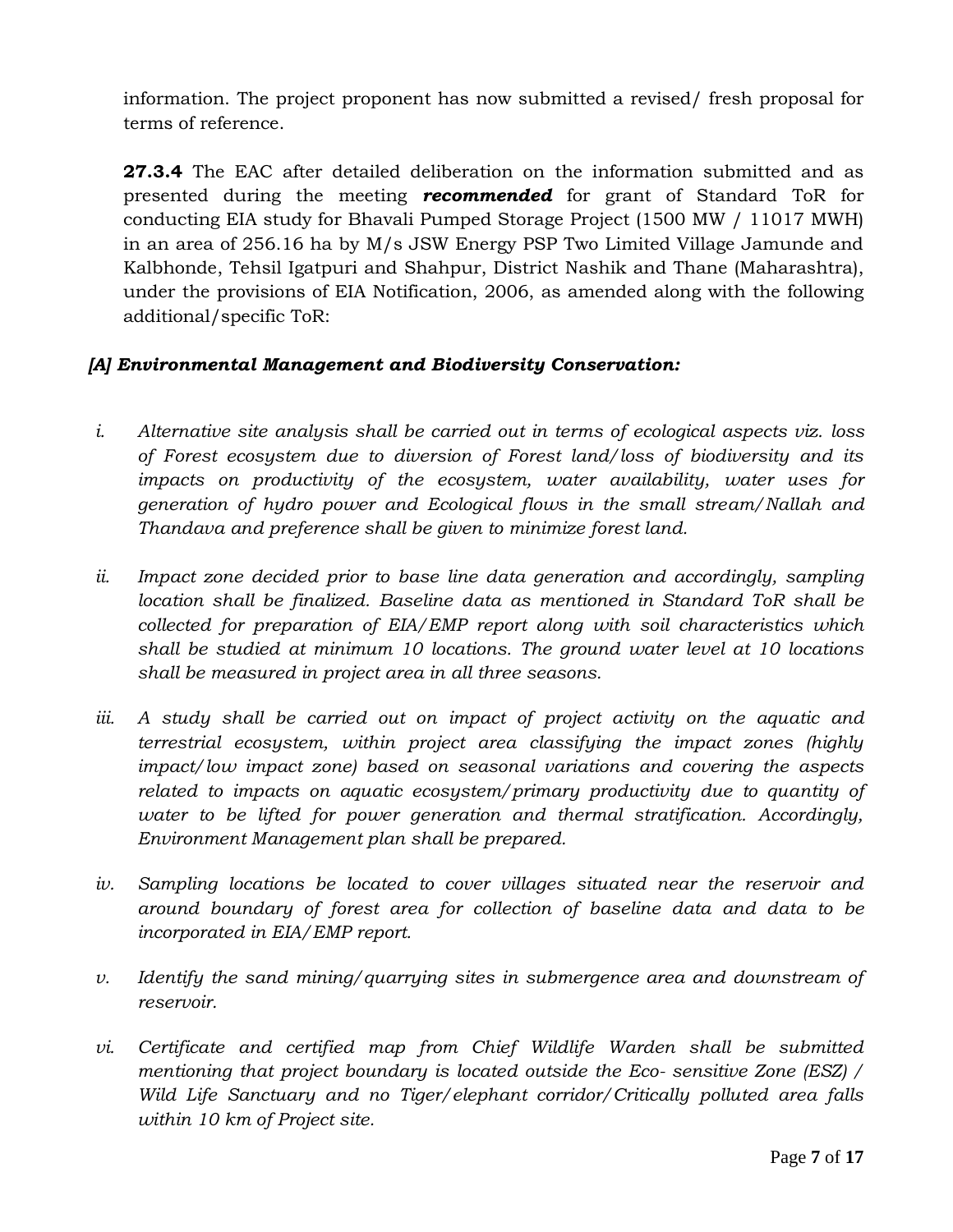- *vii. River bank protection plan all along the submergence need to be prepared and incorporated in EIA/EMP.*
- *viii. Scope of watershed development in the 10 km radius of the project shall be studied in consultation with Govt. institutions/Indian Council of Agriculture Research (ICAR)and accordingly a detailed Water Shed Development Plan shall be prepared and incorporated in EIA/EMP report.*
- *ix. Water uses for the project shall be approved by concerned authority.*
- *x. Environmental matrix during construction and operational phase needs to be submitted.*
- *xi. Matrix formulated on the basis of detailed study and field survey of flora and Fauna methodology used shall be mentioned in the EIA report.*
- *xii. Endemic plant and animal species found in the area concerned shall be provided instead listing entire endemic species found in the State.*
- *xiii. Details of Flora and Fauna reported in submergence area, Nos. of tree along with their density and nomenclature required to be cut for reservoir creation and other project component.*
- *xiv. Project impact on avi-fauna shall be studied and incorporated in EIA/EMP report.*
- *xv. Possibility impact assessment on the fish diversity based on the hydrological alteration at the water drawing sources (river /reservoir) shall be studied.*

## *[B] Socio-economic Study*

- *xvi. Declaration by the project proponent by way of affidavit that "No" Inter-state issue / policies issue is involved with any state in the project. Consent from other state for drawing of water from Narmada River, if required.*
- *xvii. All the tasks including conducting public hearing shall be done as per the provisions of EIA Notification, 2006 and as amended from time to time. Public hearing issues raised and compliance of the same shall be incorporated in the EIA/EMP report in the relevant chapter.*
- *xviii. Statement on the commitments (activity-wise) made during public hearing to facilitate the discussion on the CER in compliance of the Ministry's OM F.No.22- 65/2017- IA.III dated 30th September, 2020 shall be submitted.*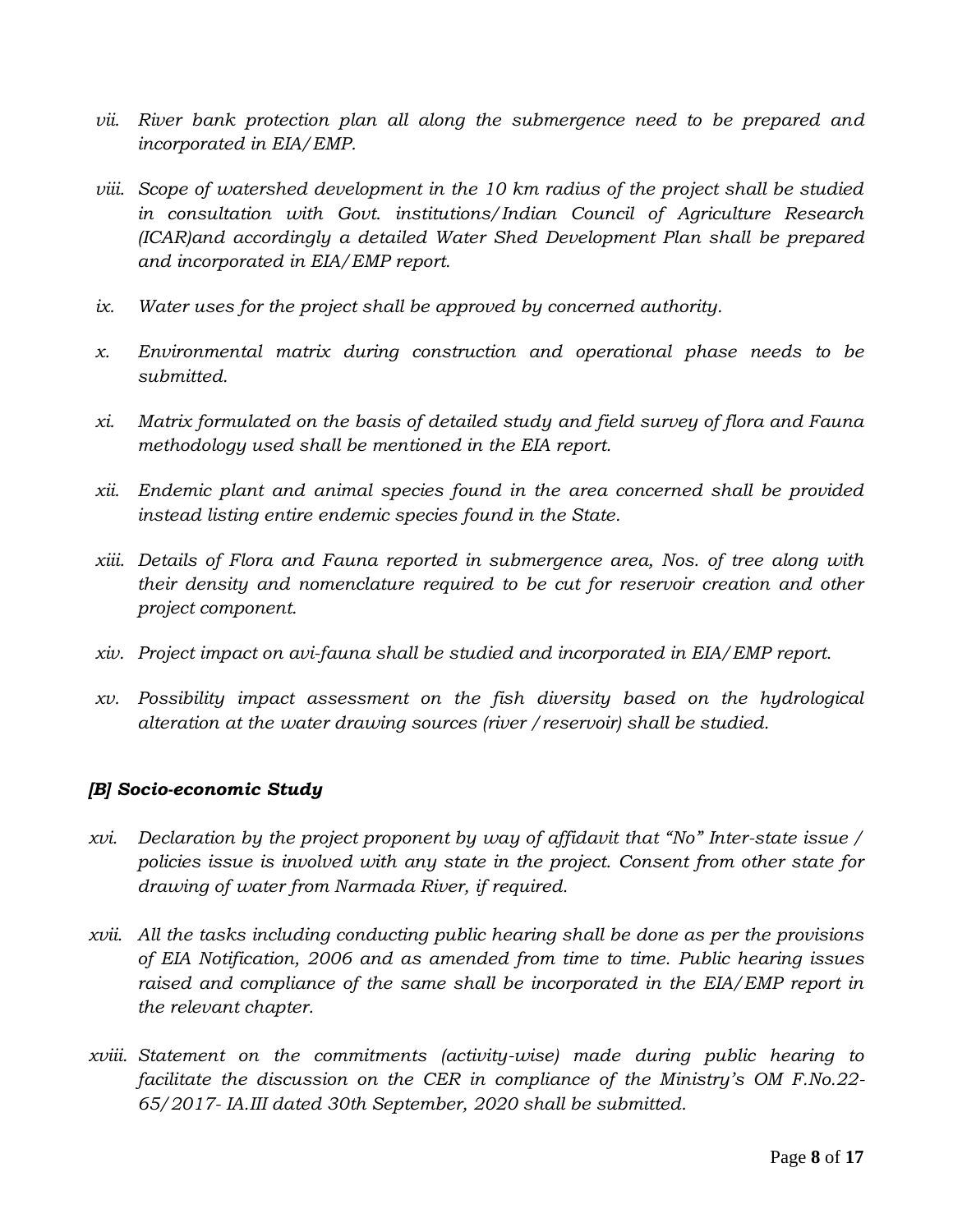*xix. Tentative no. of project affected families shall be identified and accordingly appropriate Rehabilitation & Resettlement plan shall be prepared.*

### *[C] Muck Management / Disaster Management*

- *xx. Details of quantity of muck generation component wise and disposal site along with transportation plan and its monitoring to be provided.*
- *xxi. Details of Muck Management plan prepared along with estimated cost incorporated in EIA/EMP report.*
- *xxii. Techno-economic viability of the project must be recommended from CEA/CWC*

## *[D] Miscellaneous.*

- *xxiii. Pre-DPR Chapters viz., Hydrology, Layout Map and Power Potential Studies duly approved by CWC /CEA shall be submitted.*
- *xxiv. Undertaking need to submittedregarding no activities has been yet on the project site and water allocated to this scheme shall not be diverted to other purpose.*
- *xxv. Both capital and recurring expenditure under EMP shall be submitted*
- *xxvi. The photograph should bear the date, time, latitude & longitude of the monitoring station/sampling location. In addition to this PP should submit the original test reports and certificates of the labs which will analyze the samples.*
- *xxvii. Arial view video of project site shall be recorded and to be submit.*

#### **Agenda Item No. 27.4:**

**Somasila Pumped Storage Hydroelectric Project (900MW), in an area of 183 ha located at village Racheyapeta and Ramapuram, Tehsil Gopovaram Mandal, District Kadapa, Andhra Pradesh by M/s New and Renewable Energy Development Corporation of Andhra Pradesh Ltd. (NREDCAP) – Terms of Reference - reg.**

#### **[Proposal No. IA/AP/RIV/233871/2021; F. No. J-12011/15/2021-IA.I (R)]**

**27.4.1** The proposal is for terms of reference to Somasila Pumped Storage Hydroelectric Project (900MW), in an area of 183 ha by M/s New and Renewable Energy Development Corporation of Andhra Pradesh Ltd. (NREDCAP) at village Racheyapeta and Ramapuram, Tehsil Gopovaram Mandal, District Kadapa, Andhra Pradesh.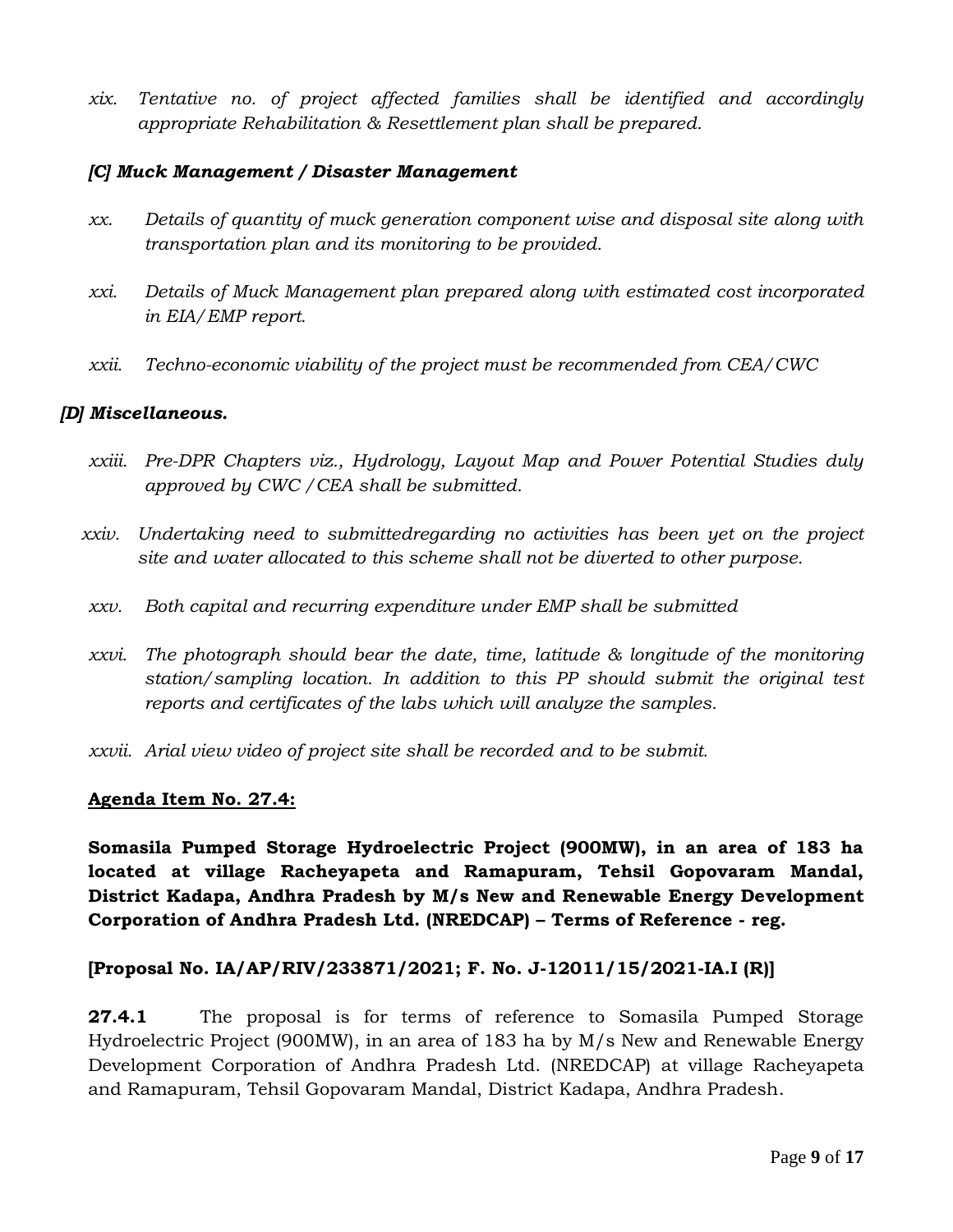**27.4.2** The details of the project submitted by project proponent and ascertained from the document submitted are mentioned below:-

(i) The proposal is for terms of reference to Somasila Pumped Storage Hydroelectric Project (900MW), in an area of 183 ha by M/s New and Renewable Energy Development Corporation of Andhra Pradesh Ltd. (NREDCAP) at village Racheyapeta and Ramapuram, Tehsil Gopovaram Mandal, District Kadapa, Andhra Pradesh.

(ii) The project location falls on the left bank of existing Somasila Reservoir in NE direction with upper reservoir at geographical co-ordinate 14°38'4.12"N and 79°10'41.98"E and lower reservoir at geographical co-ordinate 14°39'14.09"N and 79°10'34.25"E.

(iii) The project is a standalone pumped storage scheme to meet the power requirements during the peaking time and to maintain grid stability. The scheme envisages drawl of water from existing Somasila reservoir for initial filling into the proposed lower reservoir through a pipeline arrangement. Both the reservoirs are planned to be interconnected through water conductor system and the reversible generator pump turbine would be installed in the underground powerhouse.

(iv) The scheme is envisaged to meet the peak demand of about 6 hours with an estimated annual energy generation of 1971.0 GWh. Off-peak pumping hours are estimated as 7.33 hours with annual pumping energy of 2409.0 GWh. The cycle efficiency of the project is 80.73%. The proposed Somasila Project is envisaged as a pumped storage scheme with traditional fixed speed synchronous motor/generator design.

(v) The proposed Somasila PSP (4x225MW) envisages construction of following civil structures:-

- **1. Upper Reservoir & Dam (Concrete Gravity Dam):** The Upper reservoir is located in the natural depression area having potential to create sufficient pondage by providing concrete gravity dam on both sides of depression area for creating the reservoir.
	- a. NorthFacingDam (Upper Intakeside)
	- b. SouthFacingDam
- **2. Upper Intake**: Two intake structure, one for each reservoir (Upper and Lower) consisting of four bays each of 3.75 m width to accommodate 17 numbers of trash rack panel of size 3.75mx2.5m,at the mouth of the intake.
- **3. Pressure Shaft**: 2Nos. 5.30m diameter 1305.45 and 1307.35m long steel lined pressure shaft bifurcating into 2nos. branch penstock of 3.75 m diameter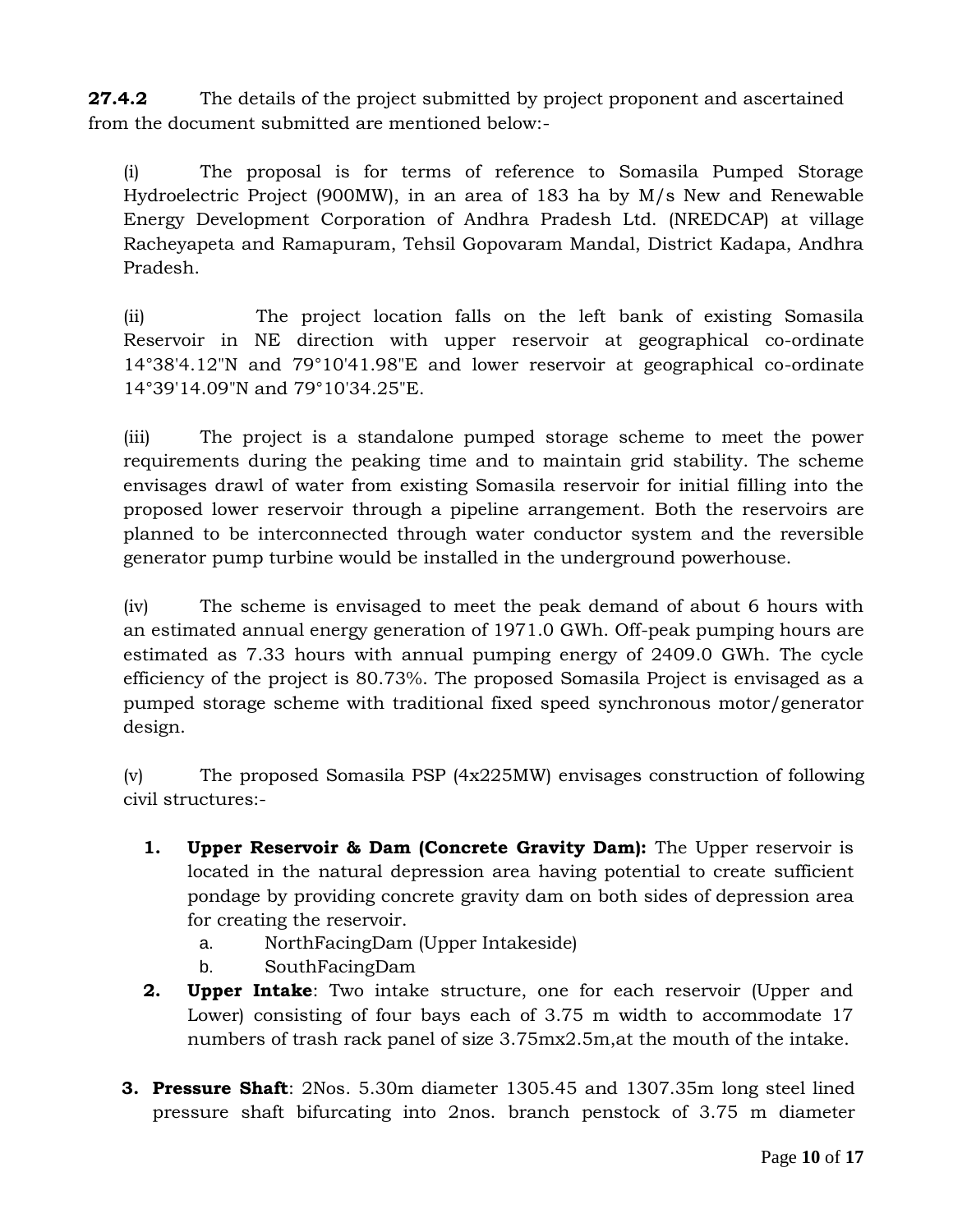85.40m length leading to powerhouse.

- **4. Surface Power House**: The overall dimension of the surface Power house is 122m (L)x23m (W)x52m(H).
- **5. Tailrace Tunnel**: Four nos. tail race tunnel of 4.50m diameter from the down stream wall of machine hall merging with the twin main tailrace tunnel of 6.30m diameter.
- **6. Lower Reservoir & Dam (Concrete Gravity Dam):** The lower reservoir is proposed by providing a concrete gravity dam only on one side. The maximum height of Concrete Gravity Dam is around 33.50m.
- **7.** The Entire Project area falls under forest land and 212.46ha of land is required for Project Construction. Diversion of forest land for non-forest purpose will be involved for construction of Somasila project components. Therefore, Forest Clearance to be obtained under Forest Conservation Act.
- **8.** Ecological Sensitive Area, if any within 10km of project site (WLS, Tiger/elephant corridor, Critically Pollute Area etc

The project components are proposed outside the Eco-Sensitive Zone (ESZ) of Sri Penusila Narasimha Wildlife Sanctuary (PNWLS), the pipeline for the initial filling of reservoir will be laid through the PNWLS. Thus, Wildlife Protection Act is applicable for this project and clearance / NOC to be obtained for this project from National Board for Wild Life (NBWL). ForestCoverintheStateis29,137.40 sqkmwhichis17.88%oftheState's geographical area. In terms of forest canopy density classes, the State has 1,994.22 sqkm under very Dense Forest (VDF), 13,938.36 sqkm under Moderately Dense Forest (MDF) and13,204.82sq km under Open Forest.

**9.** BIODIVERSITY& WILDLIFE - Andhra Pradesh forests are endowed with varied forest types, unique eco-systems, diverse habitats and biodiversity rich areas. Andhra Pradesh has 3 National Parks and 13 Wildlife Sanctuaries covering an area of 7,311.08 sq km which is about 4.49% of the geographical area of the State. It's store house of several unique and endemic flora and fauna which includes Pterocarpussantalinus(RedSanders), Cycas beddomi, Shorea tambaggia, Syzizium alternifolium, Terminalia pallida etc. It has fauna like Tiger, Gaur (Indian Bison), Great Indian Bustard, Lesser Florican, Jerdon"s Courser, Golden Gecko, other avifauna like Flamingo, Pelican etc. It has the largest Tiger reserve in the country i.e Srisailam Tiger reserve, and the second largest Mangrove eco-system in the country (Godavari and Krishna Estuaries.) It has fauna like Tiger, Gaur (Indian Bison), Great Indian Bustard, Lesser Florican, Jerdon"s Courser, Golden Gecko, other avifauna like Flamingo, Pelican etc.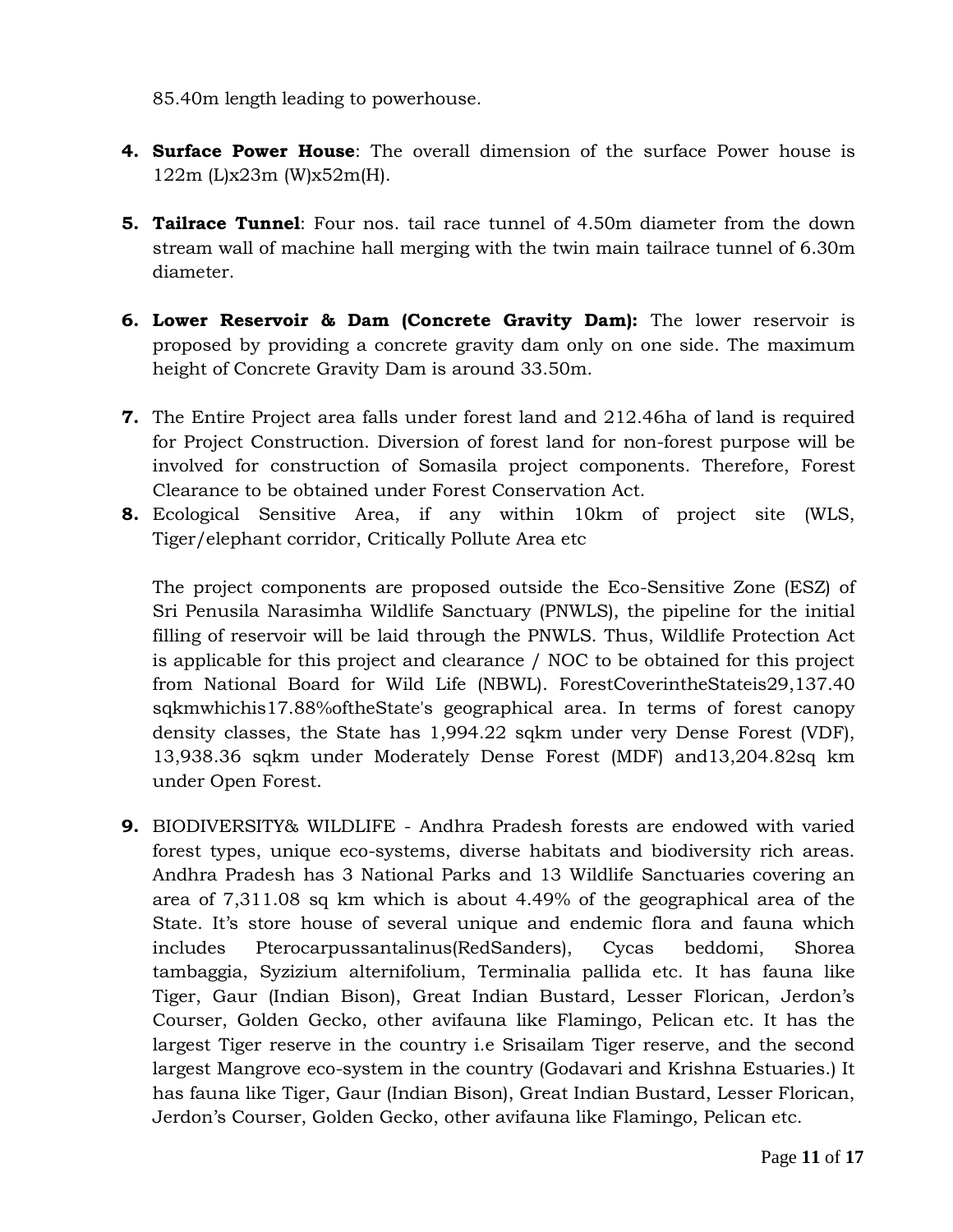- **10.**Inter-State Agreement on Sharing of Waters: Both the reservoirs of the project (Upper and Lower Reservoir) lie in the State of Andhra Pradesh. As such there is no Inter-state aspects involved in the development of the Project. As filling from the existing Somasila reservoir will be taken up during monsoon season when there is surplus water available; no impact on any international or national aspects is envisaged. There will be minor replenishment to compensate for the evaporation losses which will be taken up twice a year.
- **11.**The following configuration for the Turbine generator units has been adopted for the Project:

| <b>Description</b>         | <b>Somasila PSP</b>                                      |
|----------------------------|----------------------------------------------------------|
| <b>Generating Capacity</b> | 900MW<br>(4x225MW)                                       |
| Turbine Type               | Francis, Vertical Shaft                                  |
| Generator Type             | Vertical shaft, Synchronous<br>generator, Suspended type |
| Rated Gross Head           | $371 \text{ m}$                                          |
| Capital Cost (Excl.        | Rs.2920.31 Crores                                        |

## **27.4.3** The EAC during deliberations noted the following:

The proposal is for terms of reference to Somasila Pumped Storage Hydroelectric Project (900MW), in an area of 183 ha by M/s New and Renewable Energy Development Corporation of Andhra Pradesh Ltd. (NREDCAP) at village Racheyapeta and Ramapuram, Tehsil Gopovaram Mandal, District Kadapa, Andhra Pradesh.

The project/activity is covered under category A of item 1 (c) 'River Valley projects' of the Schedule to the Environmental Impact Assessment Notification, 2006 and requires appraisal at Central level by the sectoral EAC in the Ministry.

Project area falls under forest land and 212.46ha of land is required for Project Construction. Diversion of forest land for non-forest purpose will be involved for construction of Somasila project components. The pipelines of the project will be passing through Sri Penusila Narasimha Wildlife Sanctuary (PNWLS).

The proposal was earlier considered by the EAC in its  $18<sup>th</sup>$  meeting held on  $28<sup>th</sup>$  October, 2021. Wherein, the EAC after detailed deliberation felt that the feasibility of site proposed in terms of Environmental issues is not appropriate as water will be drawn from forest Reservoir and pipelines will be laid through the Sri Penusila Narasimha Wildlife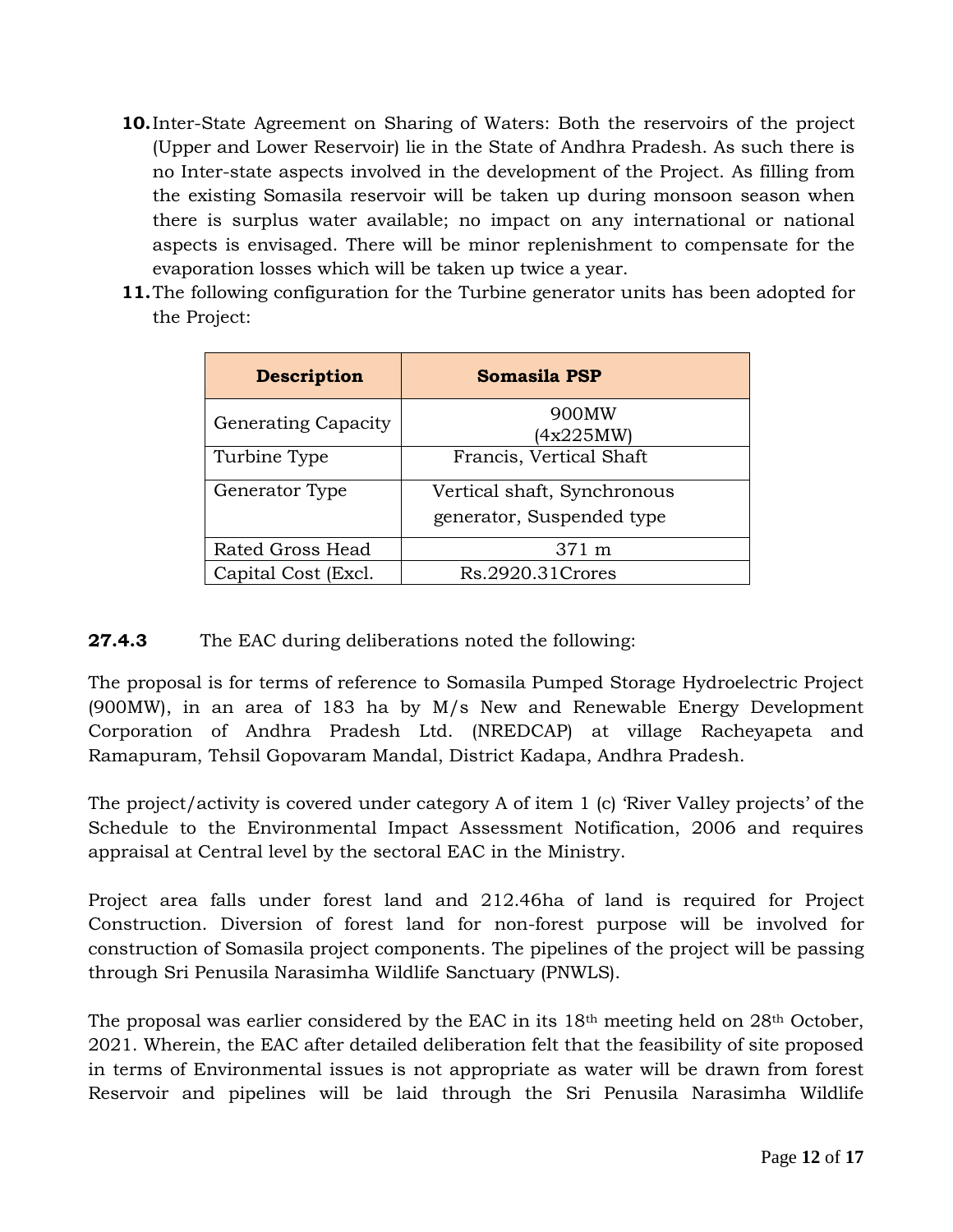Sanctuary. Alternative sites study shall be submitted in consultation of WII along with their comparison with selected proposed site by the PP, for further consideration in EAC.

The WII has submitted the Site inspection report vide letter dated 31st March, 2022 on assessment of alternative site.

**27.4.4** The EAC after detailed deliberation on the information submitted and as presented during the meeting *recommended* for grant of Standard ToR for conducting EIA study for Somasila Pumped Storage Hydroelectric Project (900MW) in an area of 183 ha by M/s New and Renewable Energy Development Corporation of Andhra Pradesh Ltd. (NREDCAP) at village Racheyapeta and Ramapuram, Tehsil Gopovaram Mandal, District Kadapa, Andhra Pradesh, under the provisions of EIA Notification, 2006, as amended along with the following additional/specific ToR:

## **[A] Environmental Management and Biodiversity Conservation:**

- *i. Impact zone decided prior to base line data generation and accordingly, sampling location shall be finalized. Baseline data as mentioned in Standard ToR shall be collected for preparation of EIA/EMP report along with soil characteristics which shall be studied at minimum 10 locations. The ground water level at 10 locations shall be measured in project area in all three seasons.*
- *ii. Sampling locations be located to cover villages situated near the reservoir and around boundary of Sri Penusila Narasimha Wildlife Sanctuary (PNWLS) for collection of baseline data and data to be incorporated in EIA/EMP report.*
- *iii. Identify the sand mining/quarrying sites in submergence area and downstream of reservoir.*
- iv. Certificate and certified map from Chief Wildlife Warden shall be submitted *mentioning that project boundary is located outside the Eco- sensitive Zone (ESZ) / Wild Life Sanctuary and no Tiger/elephant corridor/Critically polluted area falls within 10 km of Project site.*
- *v. Impact on irrigation facilities to the villages coming inside of* Sri Penusila Narasimha Wildlife Sanctuary (PNWLS) *shall be studied.*
- *vi. River bank protection plan all along the submergence need to be prepared and incorporated in EIA/EMP.*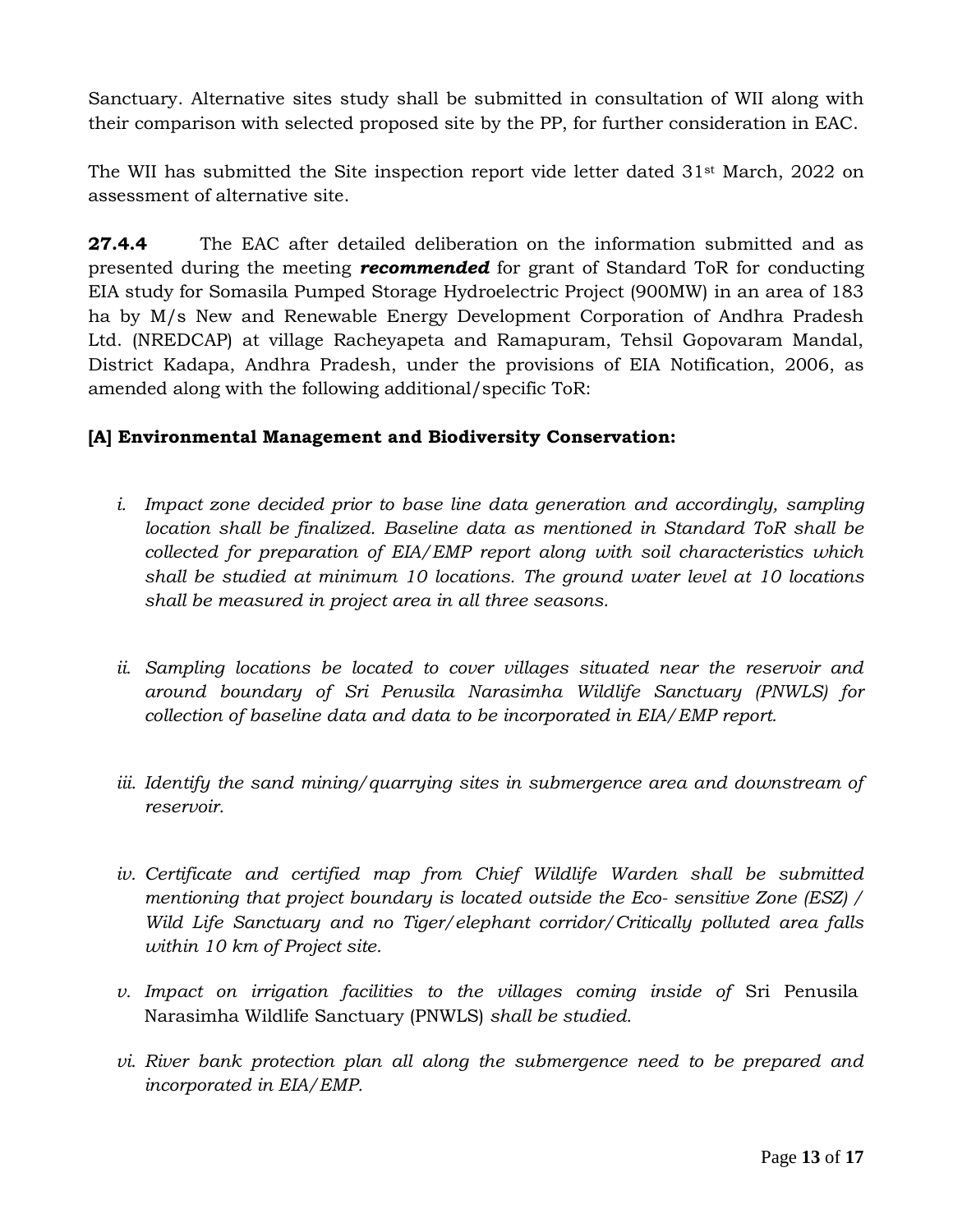- *vii. Scope of watershed development in the 10 km radius of the project shall be studied in consultation with Govt. institutions/Indian Council of Agriculture Research (ICAR)and accordingly a detailed Water Shed Development Plan shall be prepared and incorporated in EIA/EMP report.*
- *viii. Water uses for the project shall be approved by concerned authority.*
- *ix. Environmental matrix during construction and operational phase needs to be submitted.*
- *x. Matrix formulated on the basis of detailed study and field survey of flora and Fauna methodology used shall be mentioned in the EIA report.*
- *xi. Endemic plant and animal species found in the area concerned shall be provided instead listing entire endemic species found in the State.*
- *xii. Details of Flora and Fauna reported in submergence area, Nos. of tree along with their density and nomenclature required to be cut for reservoir creation and other project component.*
- *xiii. Project impact on avi-fauna shall be studied and incorporated in EIA/EMP report.*

# *[B] Socio-economic Study*

- *xiv. Declaration by the project proponent by way of affidavit that "No" Inter-state issue / policies issue is involved with any state in the project. Consent from other state for drawing of water from Narmada River, if required.*
- *xv. All the tasks including conducting public hearing shall be done as per the provisions of EIA Notification, 2006 and as amended from time to time. Public hearing issues raised and compliance of the same shall be incorporated in the EIA/EMP report in the relevant chapter.*
- *xvi. Statement on the commitments (activity-wise) made during public hearing to facilitate the discussion on the CER in compliance of the Ministry's OM F.No.22- 65/2017- IA.III dated 30th September, 2020 shall be submitted.*
- *xvii. Tentative no. of project affected families shall be identified and accordingly appropriate Rehabilitation & Resettlement plan shall be prepared.*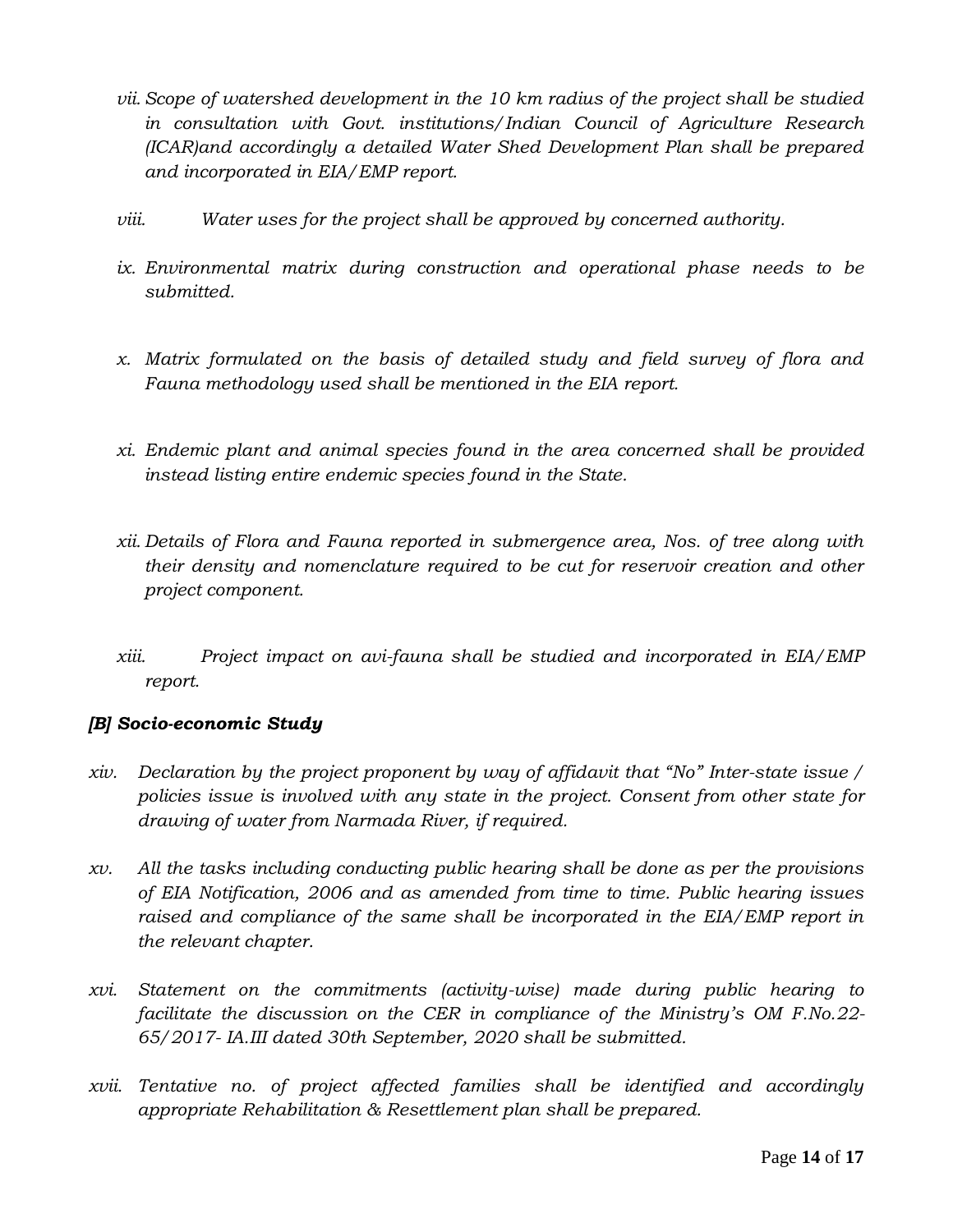## *[C] Muck Management / Disaster Management*

- *xviii. Details of quantity of muck generation component wise and disposal site along with transportation plan and its monitoring to be provided.*
- *xix. Details of Muck Management plan prepared along with estimated cost incorporated in EIA/EMP report.*
- *xx. Techno-economic viability of the project must be recommended from CEA/CWC*

## *[D] Miscellaneous.*

- *xxi. Pre-DPR Chapters viz., Hydrology, Layout Map and Power Potential Studies duly approved by CWC /CEA shall be submitted.*
- *xxii. Undertaking need to submittedregarding no activities has been yet on the project site and water allocated to this scheme shall not be diverted to other purpose.*
- *xxiii. Both capital and recurring expenditure under EMP shall be submitted*
- *xxiv. The photograph should bear the date, time, latitude & longitude of the monitoring station/sampling location. In addition to this PP should submit the original test reports and certificates of the labs which will analyze the samples.*
- *xxv. Arial view video of project site shall be recorded and to be submit.*

## **The meeting ended with vote of thanks to the Chair.**

**\*\*\*\*\***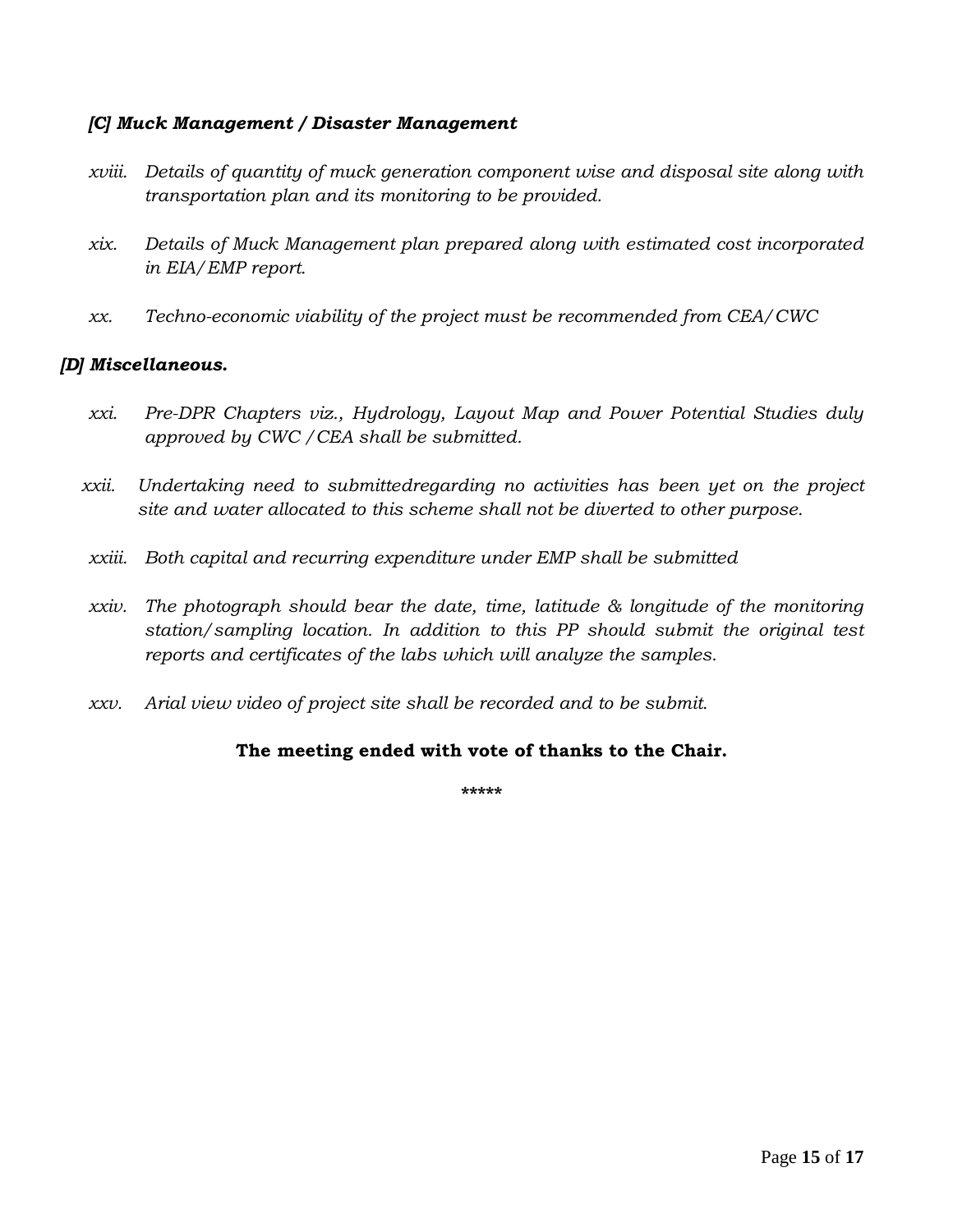## **ANNEXURE**

| Sr. | <b>Name &amp; Address</b> | Role                    | <b>Attendance</b> |
|-----|---------------------------|-------------------------|-------------------|
| No. |                           |                         |                   |
| 1.  | Dr. UdayKumar R.Y.        | Member (Chairman)       | P                 |
| 2.  | Dr. A. K. Malhotra        | Member                  | P                 |
| 3.  | Dr. Narayan Shenoy K.     | Member                  | P                 |
| 4.  | Shri Sharvan Kumar        | Member                  | P                 |
| 5.  | Dr. M. K. Sinha           | Member                  | P                 |
| 6.  | Dr. J. A. Johnson         | Representative of WII   | P                 |
| 7.  | Dr. A. K. Sahoo           | Representative of CIFRI | P                 |
| 8.  | Dr. A. K. Sahoo           | Representative of CIFRI | P                 |
| 9.  | Shri Yogendra Pal Singh   | Member Secretary        | P                 |
| 10. | Dr. Saurabh Upadhyay      | Scientist C, MoEF&CC    | P                 |

# **ATTENDANCE**

**\*\*\***